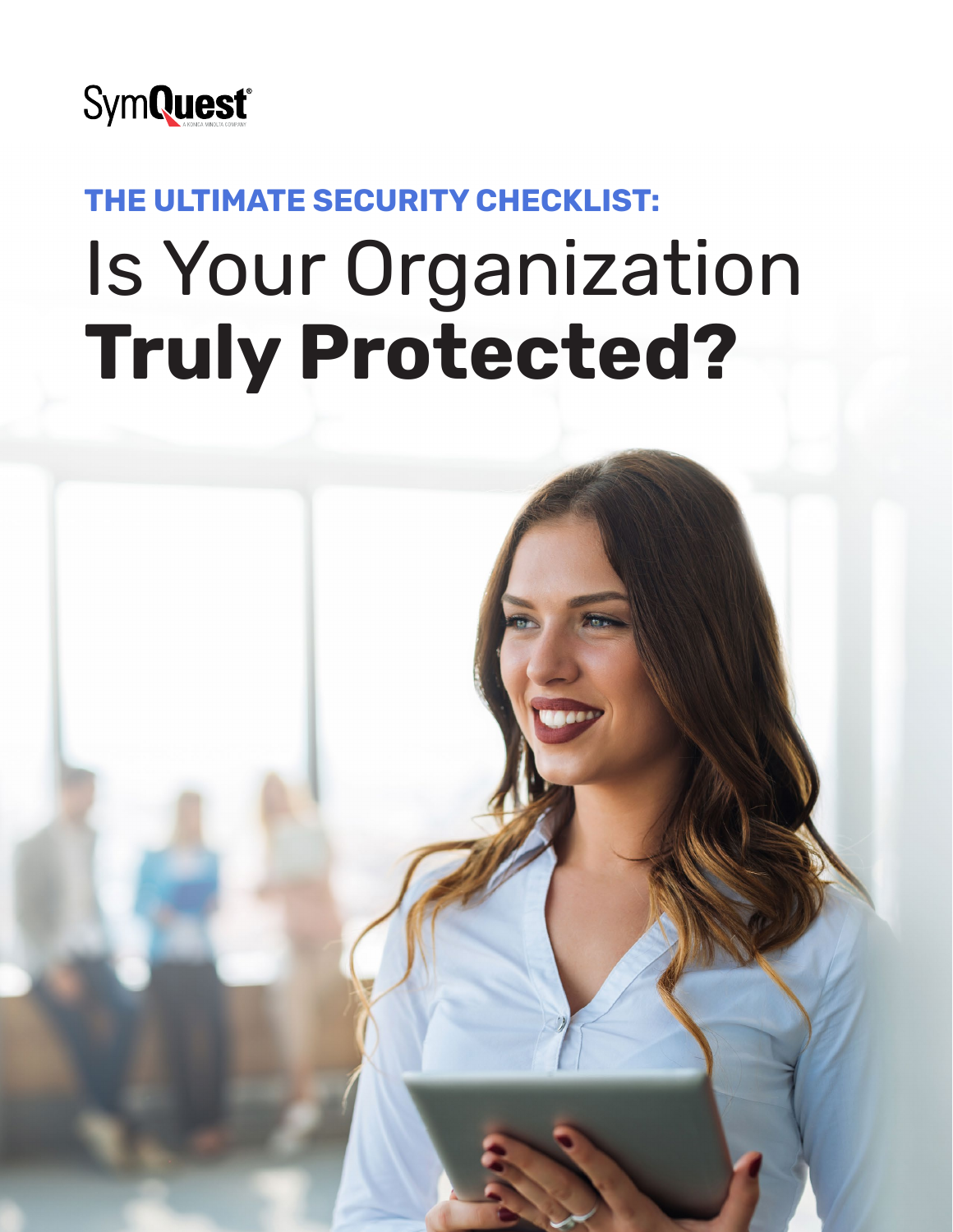Organizations of all sizes should be aware of the potential cybersecurity risks they face. By performing a detailed security assessment, you arm yourself with actionable information that will help address security threats to your organization. Here are the key questions to ask when considering if your organization is truly protected from digital threats:



#### **When was the last time I assessed my security environment?**

This is a great place to start as it will identify if it's time to do another check on devices, software, employee training and more.



#### **Do I have intrusion prevention in place?**

Consider investing in a Next Generation Firewall program that will allow for ongoing reporting, logging and consultation to ensure you have the best in class security available.

## **What is ransomware and am I protected from it?**

Ransomware is a type of malware designed to hold a victim's personal data hostage or prevent access to it by encrypting the information until a sum of money is paid. This is a scary position for a business to be in, so be sure you're protected from malicious software.

#### **Would my employees know how to detect a phishing scam?**

Your employees' ability to detect a phishing scam when presented with one can make a huge difference. Ensure your employees are up to the task by providing training opportunities.

### **Are my remote employees as secure as my in-office employees?**

Remote work is on the rise and it's important to know your remote employees are just as secure as they would be if they were in the office. Multi-factor authentication validation helps prevent unwanted users from remotely accessing your network even as more applications move to the cloud.